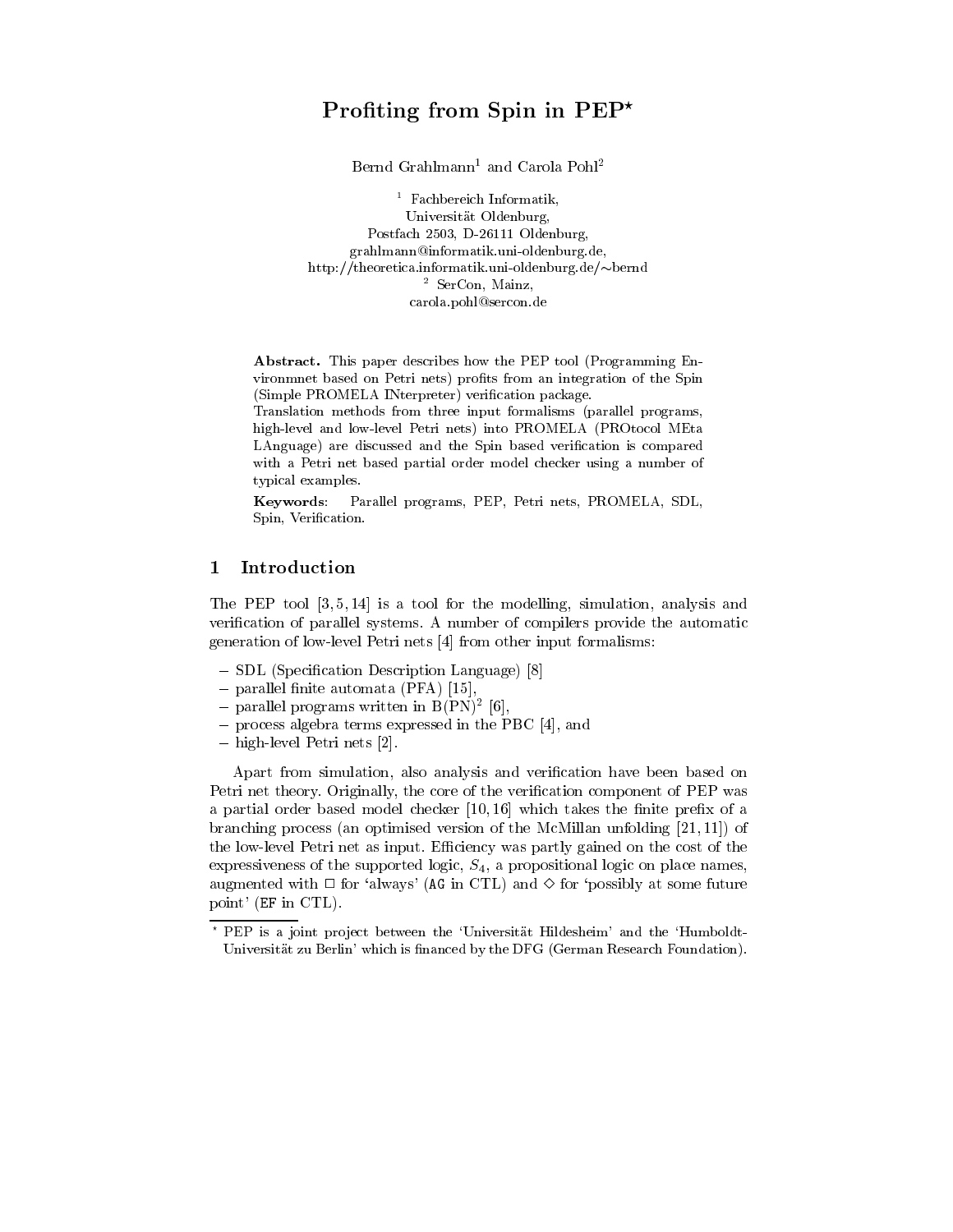In 1996 we decided to extend the verification component. The main motivations have been:

- { to have support for stronger logics, such as CTL (Computational Tree Logic [9]) and LTL (Linear Time temporal Logic [23]), and
- the conviction that there is no verification method which is always superior.

This paper focuses on the integration [24] of the Spin verifier [17, 20] into the PEP tool. In section 2, we describe the translation of low-level Petri nets into PROMELA. Tool oriented aspects of the integration are discussed in section 3. Section 4 shows how parallel systems modelled in three different input formalisms can be verified using the new Spin interface. Expressiveness and efficiency are the major criteria for a comparison with the prefix based model checking approach. Interesting issues of a translation from high-level Petri nets into PROMELA are presented in section 5 and a translation from  $B(PN)^2$  programs into PROMELA is analysed in section 6. Finally, we conclude in section 7 and give a list of references.

## 2 Translating low-level Petri nets into PROMELA

As mentioned in the introduction, low-level Petri nets play a major role within the PEP tool. G.J. Holzmann already presented an approach for the translation of low-level Petri nets into PROMELA programs in [18]. We will now describe similar solutions.

#### $2.1$ 1-safe Petri nets

The most simple class of low-level Petri nets (1-safe<sup>1</sup> nets without arc weights) are particularly interesting within the PEP framework because  $B(\text{PN})^2$  programs and SDL specication can be automatically compiled into 1-safe Petri nets [12, 13. For this reason, it is straightforward to consider these nets first.

Fig. 1 shows a small example. A Petri net consists of places (such as P1, P2, P3 and P4) which are marked with tokens (representing resources) and transitions (such as T1, T2, T3 and T4) which resemble actions. Arcs connect places and transitions. They determine the resources which are consumed (e.g., T2 consumes a token from P1 and P2) and produced (e.g., T2 produces a token on P3 and P4) by the occurrence of a transition.

In Fig. 2 a translation of the 1-safe low-level net (from Fig. 1) is shown. It can be seen that:

- one variable of type bool is introduced for each place,
- $=$  a proctype Net is given for the net itself, and
- each transition is modelled by an atomic sequence.

In comparison with the solution of G.J. Holzmann we mention four differences:

<sup>1</sup> 1-safe means that each place may contain at most one token.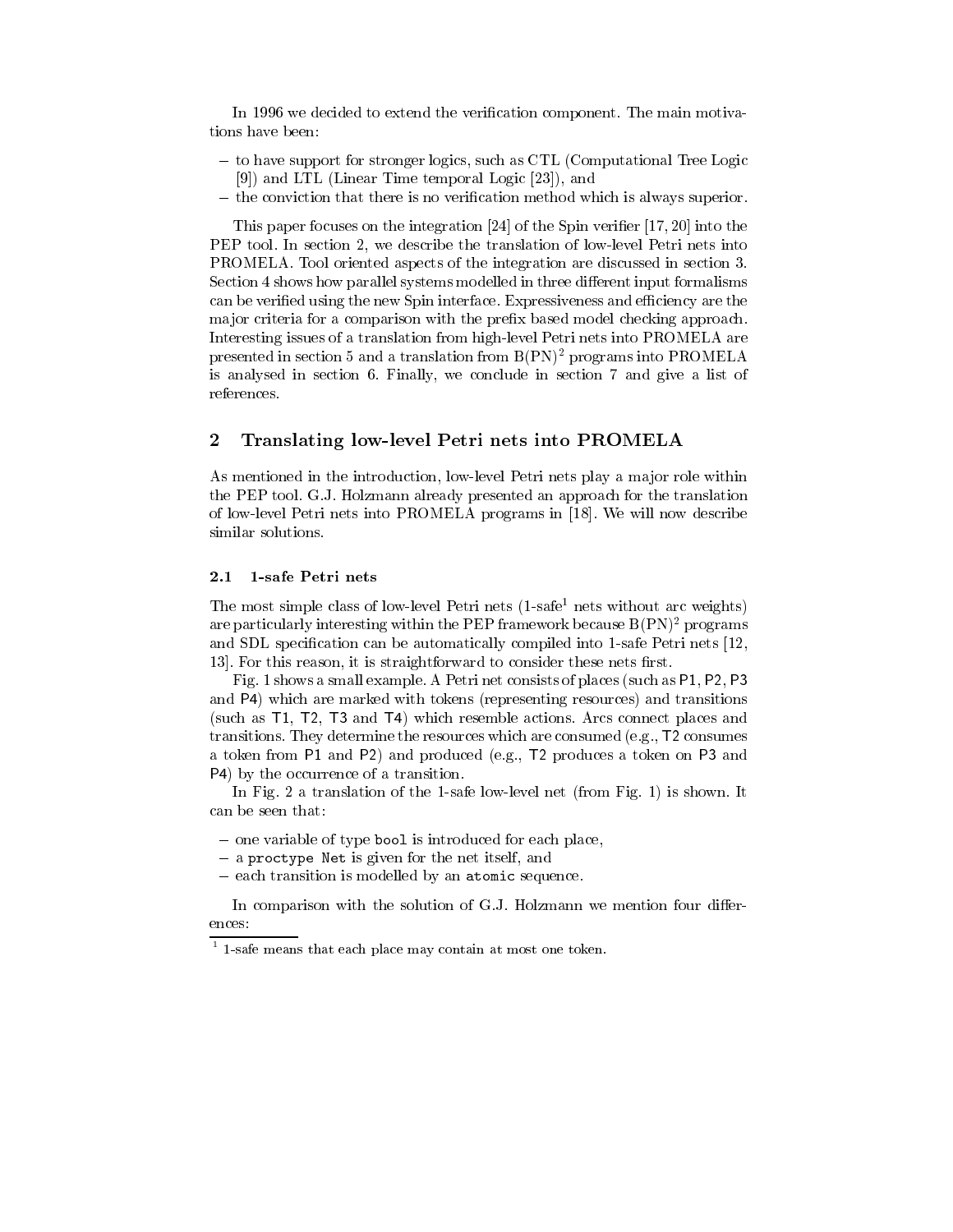

Fig. 1. 1-safe low-level Petri net example.

```
/* 1-safe */
bool P1=1;
bool P2=1;
bool P3=0;
bool P4=0;
bool DEADLOCK=0;
proctype Net()
f
   :: atomic \{ P3 \rightarrow P3=0; P1=1; \}:: atomic { P1 && P2 -> P1=0; P2=0; P3=1; P4=1; }
   :: atomic { P2 -> P2=0; P4=1; }
   :: atomic { P4 \rightarrow P4=0; P2=1; }
   :: else -> goto dead
   od;
dead: DEADLOCK=1
\}init\{run \ Net()\}
```
Fig. 2. PROMELA program for the example of Fig. 1

- 1. In the case of a 1-safe Petri net the type bool is sufficient.
- 2. The initialisation of the variables for the places prevents undesired verication results.
- 3. The atomic sequences for the transitions first check that the input places are marked, then set the variables for all input places to 0 and finally set the variables for all output places to 1.
- 4. We introduced an auxiliary variable DEADLOCK and an additional else branch which covers the case that no transition is enabled and thus a deadlock occurred.

Fig. 3 shows the general result of a translation of a 1-safe Petri net with the places P1, ..., Pn and the transitions T1, ..., Tm. We use the following notations: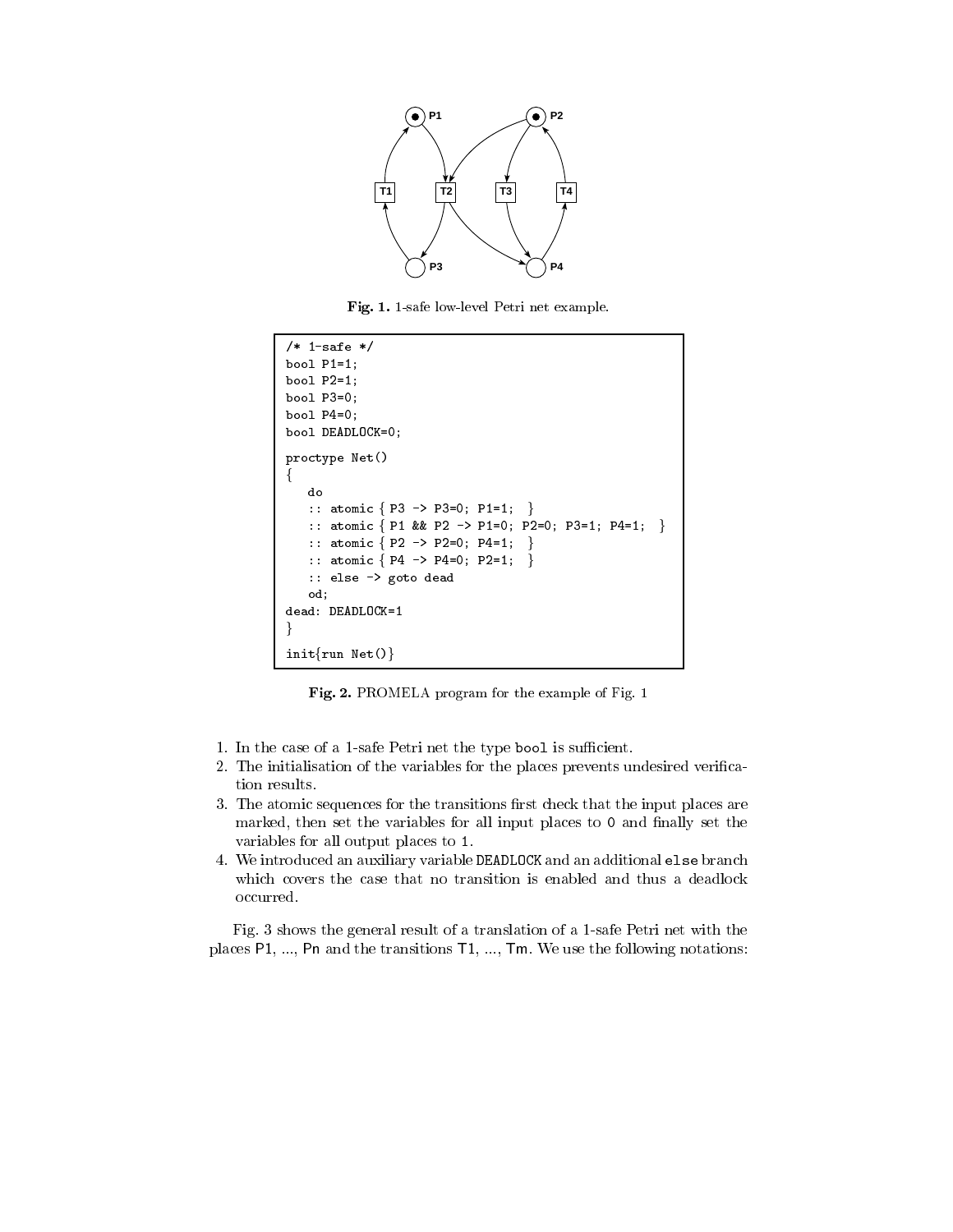$\mathsf{In}(\mathsf{Ti}) \qquad \cong \text{Set of input places } \mathsf{P}_{i_1}, \dots, \mathsf{P}_{i_l} \text{ of } \mathsf{Ti} \ (i \in \{1, \dots, m\})$ Out(To)  $\cong$  Set of output places  $P_{o_1}, ..., P_{o_t}$  of To  $(o \in \{1, ..., m\})$  $\mathsf{Ex}(\mathsf{In}(\mathsf{Ti})) \cong (\mathsf{P}_{i_1} \&\& \ldots \&\& \mathsf{P}_{i_l})$  $Clear(In(Ti)) \triangleq P_{i_1}=0; \dots; P_{i_l}=0$  $Set(Out(To)) \triangleq P_{o_1}=1; \dots; P_{o_t}=1$ 

```
bool P1 = ...;bool Pn=...;
bool DEADLOCK=0;
proctype Net()
\{do
   :: atomic \{ Ex(\ln(T1)) \rightarrow \text{Clear}(\ln(T1)); \text{Set}(\text{Out}(T1)); \}...
   \therefore atomic \{ \operatorname{Ex}(\operatorname{In}(\mathsf{Tm})) > \operatorname{Clear}(\operatorname{In}(\mathsf{Tm})) ; \operatorname{Set}(\operatorname{Out}(\mathsf{Tm})) ; \}:: else -> goto dead
   od;
dead: DEADLOCK=1
\}init \{ run Net() \}
```
Fig. 3. PROMELA-pseudocode for a 1-safe low-level Petri net

# 2.2 Non-safe Petri nets

Fig. 4 shows an example of a low-level Petri net which does not belong to the class of nets considered so far. Already the initial marking shows that, e.g., place P1 may be marked with more than one token. Moreover, some arcs have a weight of more than one.



Fig. 4. General low-level Petri net example.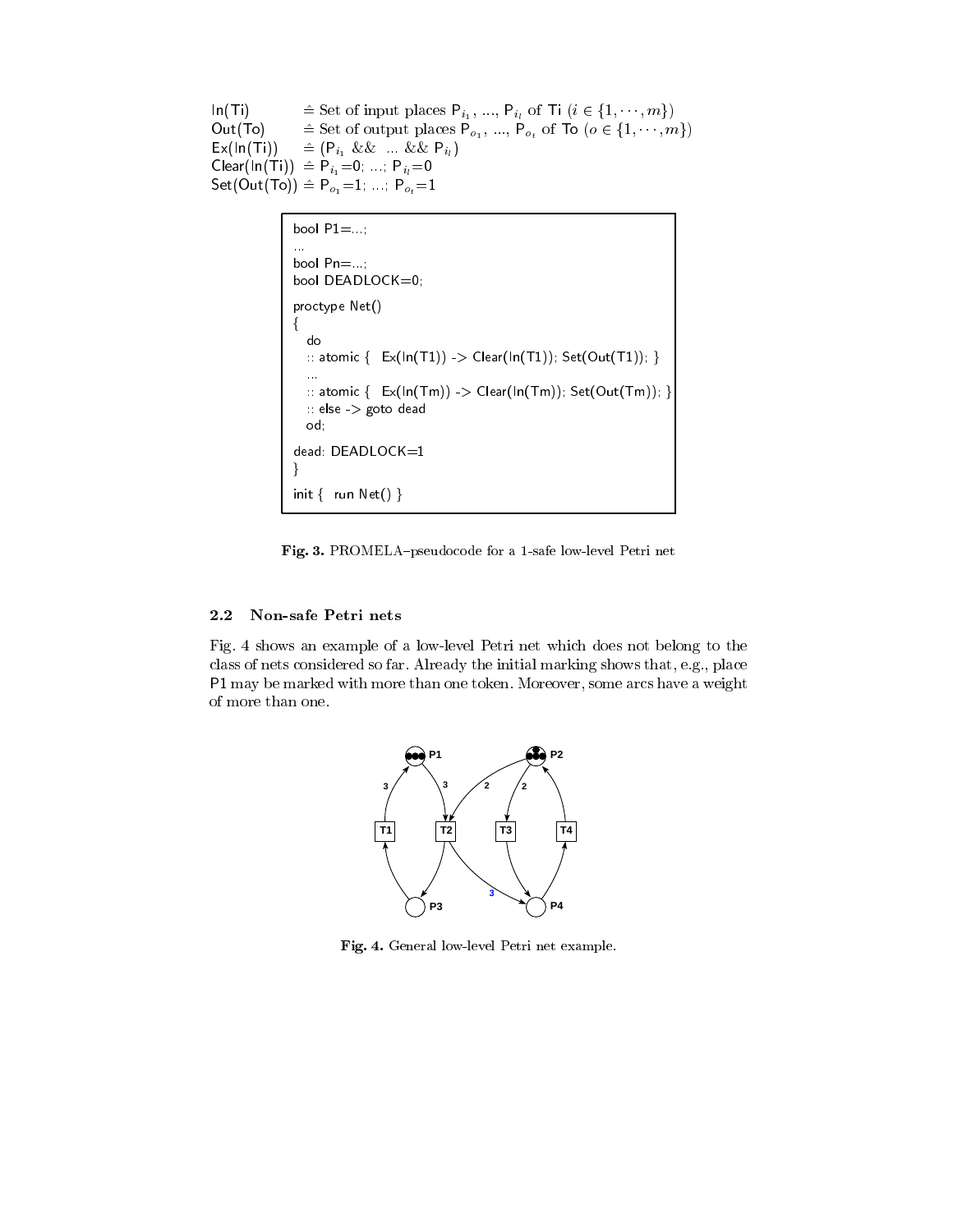The result of a translation of such a general low-level Petri net (with the places P1, ..., Pn and the transitions T1, ..., Tm) is given in Fig. 5. The arc weights are denoted as follows:

 $W(P,T) \triangleq$  weight of arc from place P to transition T.  $W(T, P) \triangleq$  weight of arc from transition T to place P.

```
byte P1 = . . .... byte Pn=...;
bool DEADLOCK=0;
proctype Net()
 f
     do
     :: atomic { (\forall P_{in} \in \text{In}(T1): (P_{in} \in W(P_{in},T1)) ) \rightarrow(\forall \; P_{in} \in \text{In}(T1): P_{in} = P_{in} \cdot W(P_{in},T1);)(\forall P_{out} \in Out(T1): P_{out} = P_{out}+W(T1,P_{out});):: atomic \{ (\forall \; P_{in} \in \text{In}(\text{Im}) : (P_{in} \leq W(P_{in},T\text{m})) \; ) \; \rightarrow(\forall \quad P_{in} \in \mathsf{In}(\mathsf{Tm}): P_{in} = P_{in} \cdot W(P_{in},\mathsf{Tm});)
                           (\forall P_{out} \in Out(Tm): P_{out} = P_{out}+W(Tm,P_{out});)\therefore else \Rightarrow goto dead
     od;
dead: DEADLOCK=1
\mathcal{F}_{\mathcal{F}}init \{ run Net() \}
```
Fig. 5. PROMELA-pseudocode for a low-level Petri net

A number of changes are necessary:

- 1. The type byte replaces the type bool.
- 2. The atomic sequences for the transitions first check that each input place is (at least) marked with the number of tokens given by the corresponding arc weight, then decrement the variables for all input places by the corresponding arc weight, and finally increment the variables for all output places appropriately.

#### 3 Tool oriented aspects

In the previous section we explained the translation(s) of low-level Petri nets into PROMELA programs which provide the basis for an integration of the Spin verification package into the PEP tool. However, a user-friendly solution requires several more efforts. Typically, the user appreciates the following approach: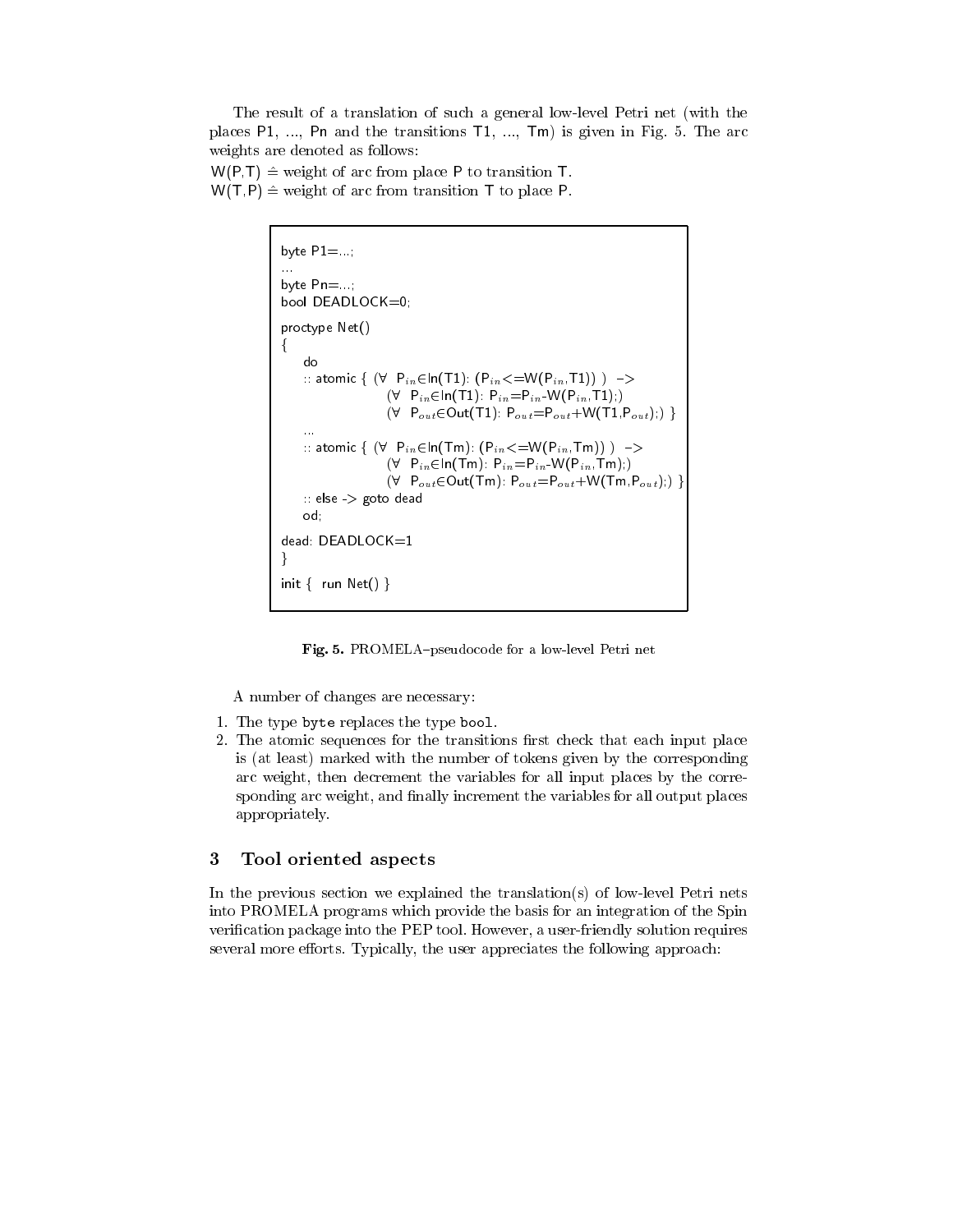- ${} (s)$ he edits (in a user friendly way) an LTL formula,
- $-$  (s) he chooses the verification options,
- ${} (s)$ he pushes a button,
- $-$  (s) he gets the verification result, and
- $-$  maybe (s)he simulates the error trail in the Petri net editor (alternatively in the  $B(PN)^2$  or SDL editor).

We discuss the relevant steps in more detail in the subsequent subsections.

#### 3.1 Never claim generation

In principle, PEP not only allows the verification of Petri net formulae, but also the verification of  $B(PN)^2$  or SDL properties by translating them (transparently) into Petri net formulae. Nevertheless, for the purpose of this paper it is sufficient to focus on the steps which are necessary to transform a Petri net formula into a never claim. We (again) distinguish the cases of a 1-safe or non-safe net.

Within an LTL formula for the verification of a 1-safe Petri net, place names, true and false as well as DEADLOCK may be used as predicates. Thus, the formula  $[]$ (P1 -> (<>(P2 | | DEADLOCK))) is an example for the net of Fig. 1. In order to be able to use Spin for the never claim generation, we convert the place names (which are hence restricted to begin with a capital letter) into lower case. The result of an invocation of  $Spin - such$  as

spin -f " $[](p1 -> (<)(p2 || deadlock)))$ "

is then added, together with defines like

#define p1 P1

#define deadlock DEADLOCK,

to the PROMELA program for the Petri net. All these steps are performed transparently for the user.

#### non-safe net

In this case, the user typically wants to use predicates such as P3 >= 1 or P2 == 3 in formulae like

 $[](!(P3 \geq 1) \& (P2 == 3))).$ 

In order to support formulae of this kind, these predicates are extracted and replaced by predicate names p1, p2, ... which are conform with Spin. Thus, this time Spin may be invoked as follows:

spin -f "[](!((p1) && (p2)))"

and the result is then added, together with defines like

#define p1 (P3 >= 1)

#define p2 (P2 == 3),<br>to the PROMELA program for the Petri net.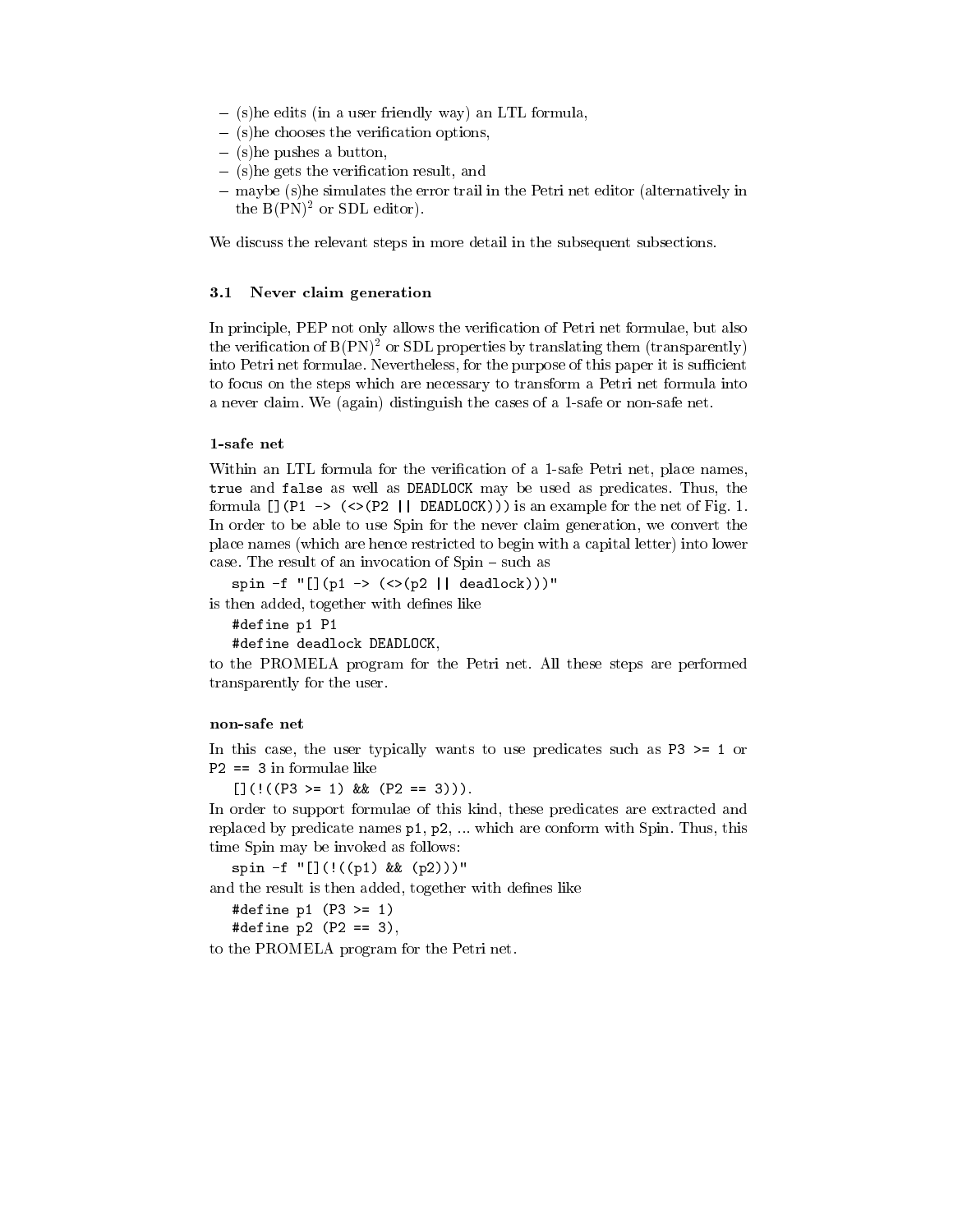#### 3.2 Spin verification options

The Spin verification package supports a modest number of compile-time as well as run-time options. We have chosen to provide the user with an interface to these options which is almost identical to the interface provided by Xspin (the graphical user interface for the Spin verifier). Like this, the user may, for instance, switch from *exhaustive* to *supertrace* mode, decide whether the verification is stopped after a certain number of errors, or restrict the search depth. The C code generation, the compilation of an executable and the run of the verifier are then started in the same way as within Xspin.

#### 3.3 Spin result transformation

Two post calculation steps are necessary to transform the result of the verification run.

#### Verication result extraction

In a first step, the overall result is determined. Fig.  $6$  shows the corresponding decision procedure for which the output of the verifier is scanned for various patterns.



Fig. 6. Verification result extraction scheme

#### Error trace extraction

In a second step, the error trail (which is produced by the verifier in the case that the answer is no) is analysed. For this purpose the Spin simulator is invoked with the options  $-p$  -t and the output is redirected into a file. An auxiliary program uses this output together with some additional information (the compiler from Petri nets into PROMELA produces a list which summarises for each transition the line in the PROMELA file and the number of steps in the corresponding atomic sequence) in order to generate a Petri net transition sequence.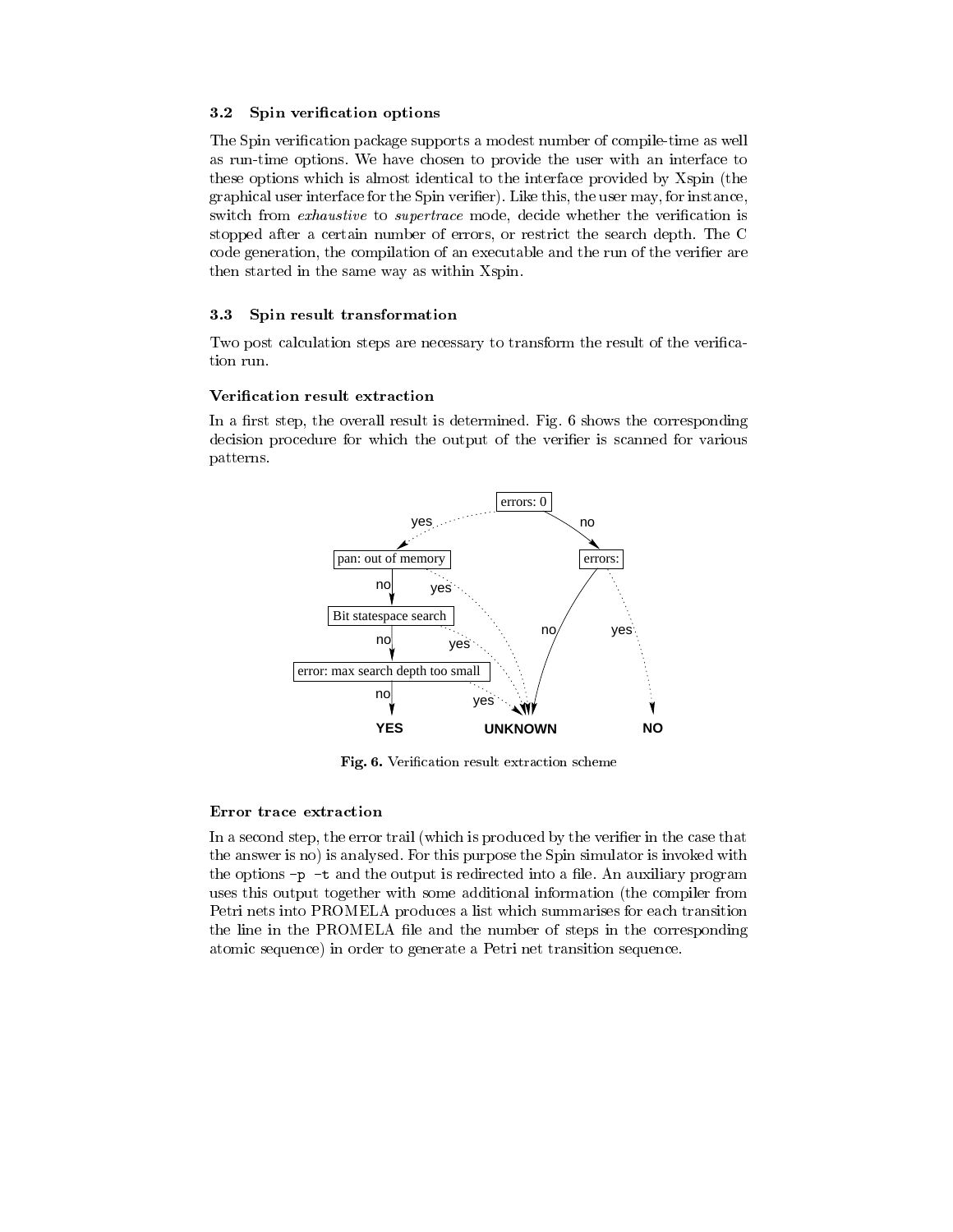```
SEQUENCE:
T1,T2,T4
LOOP:
T1,T3
```
is a typical result which may then be simulated in the low-level Petri net editor (or optionally in the  $B(PN)^2$  or SDL editor).

## 4 Examples

In this section we discuss benefits and drawbacks of the described integration of Spin in PEP by considering three different examples.

## 4.1 Production control example (with Petri nets)

The first example deals with production planning systems as proposed by J. von Steinaecker in [25]. Fig. 7 shows a part of the Petri net based modelling. It focuses on one machine within the manufacturing process. The bottom part displays that the machine may perform three different tasks (Process\_A, Process\_B and Process  $C$ ). Each task requires pre- as well as post-preparation steps (e.g., Pre $\mathcal{A}$ ), consumes resources (e.g., from S1) and produces outcome (e.g., on S5). Moreover, additional actions are necessary to change from one process to another (e.g, Change AB).

A whole system is composed of machines of various types. One of the main questions is whether it is possible to produce a certain amount of products given a certain amount of resources. Furthermore, optimal scheduling plans are requested.

We have chosen this example because it shows one strength of the Spin verifier. In contrast to the prefix based model checker not only 1-safe low-level nets, but also more general bounded nets may be analysed. In the given example, the amount of resources of a certain type may thus be modelled using that number of black tokens.

Of course, the system may also be modelled differently. Fig. 8 shows that high-level Petri nets provide an alternative way to model, e.g., a part of the component shown in Fig 7:

- { The places for the resources and products now have subranges of cardinals as type (e.g.,  $\{0..5\}$ ) and carry the number of resources as token.
- ${\rm -}$  The adjacent arcs are now inscribed with variables (such as 'S1 or S1').
- ${\bf -}$  The transitions which consumes or produces resources are inscribed with occurrence conditions (like  $S1' = S1-1$  &  $S2' = S2-1$  &  $S5' = S5+1$ ), which determine how many resources are consumed or produced.

However, this produces considerably more complex low-level Petri nets. For instance, the place S1 is unfolded into six low-level places and the transition Process A into  $5 * 5 * 5 = 125$  low-level transitions.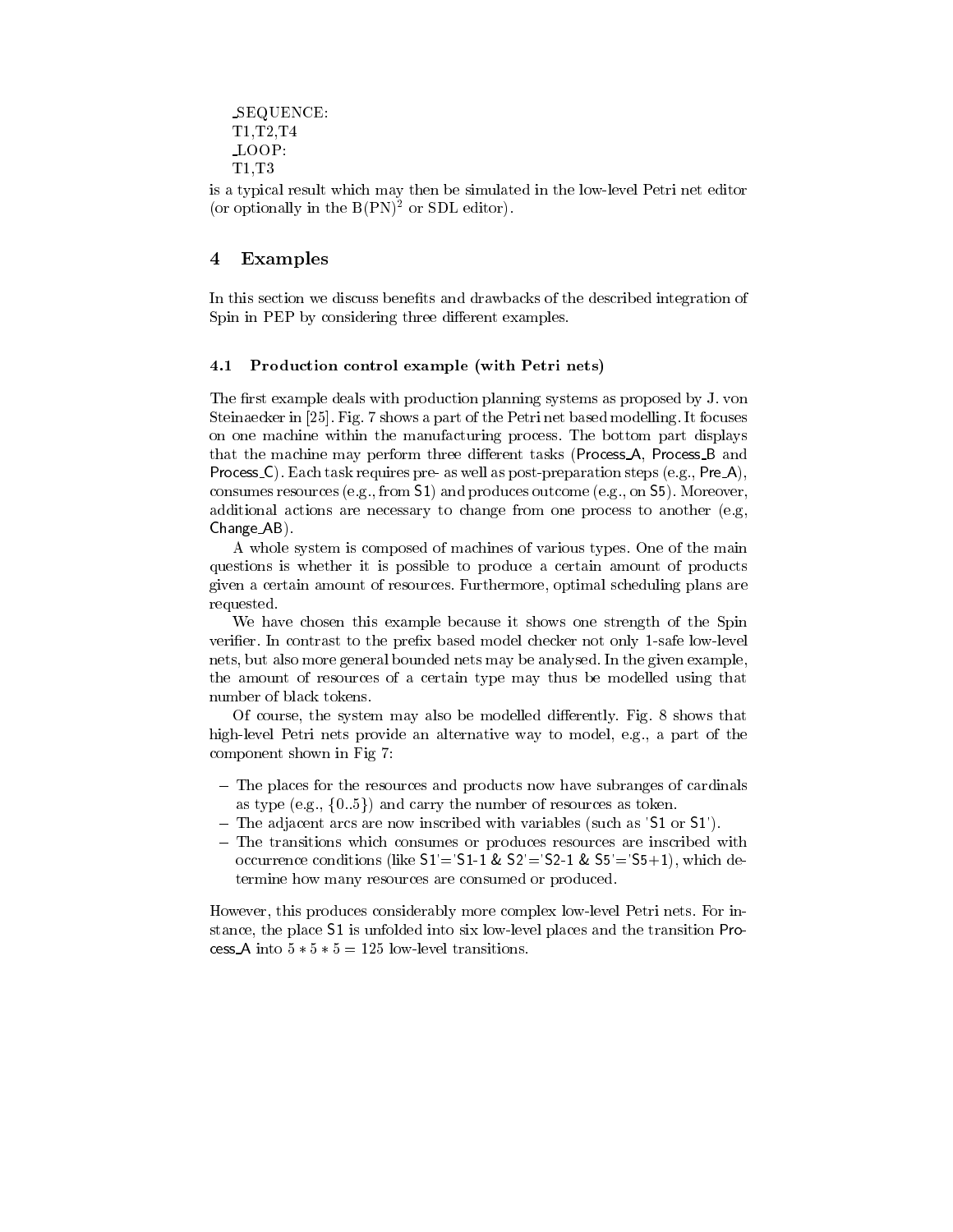

Fig. 7. Production planning example.

As a consequence, verification becomes infeasible with the prefix based model checker because already the calculation of the finite prefix of the branching process is impossible for reasonably sized production systems. As an example, we give the results for a system with three different types of machines:

- $-$  1 ne calculation of a reduced prenx (without configuration- information) took  $\,$ approximately so minutes". This reduced prelix contained almost 52,000 cutoff events. Taking the intermediate results of the first hours of the calculation of the full prefix into account we can estimate a number of more than 1,000,000 congurations. This is (at least for the time being) far beyond the limits of the algorithm.
- { We were able to verify a number of reachability problems (i.e., whether or not a certain number of products may be produced with a given number of resources) using the integration of the Spin verifier. In the cases where the

<sup>2</sup> We refer the interested reader to [11] for the details of the prex calculation.

<sup>3</sup> All tests have been performed on a Pentium II 266 MHz with 128 MB memory.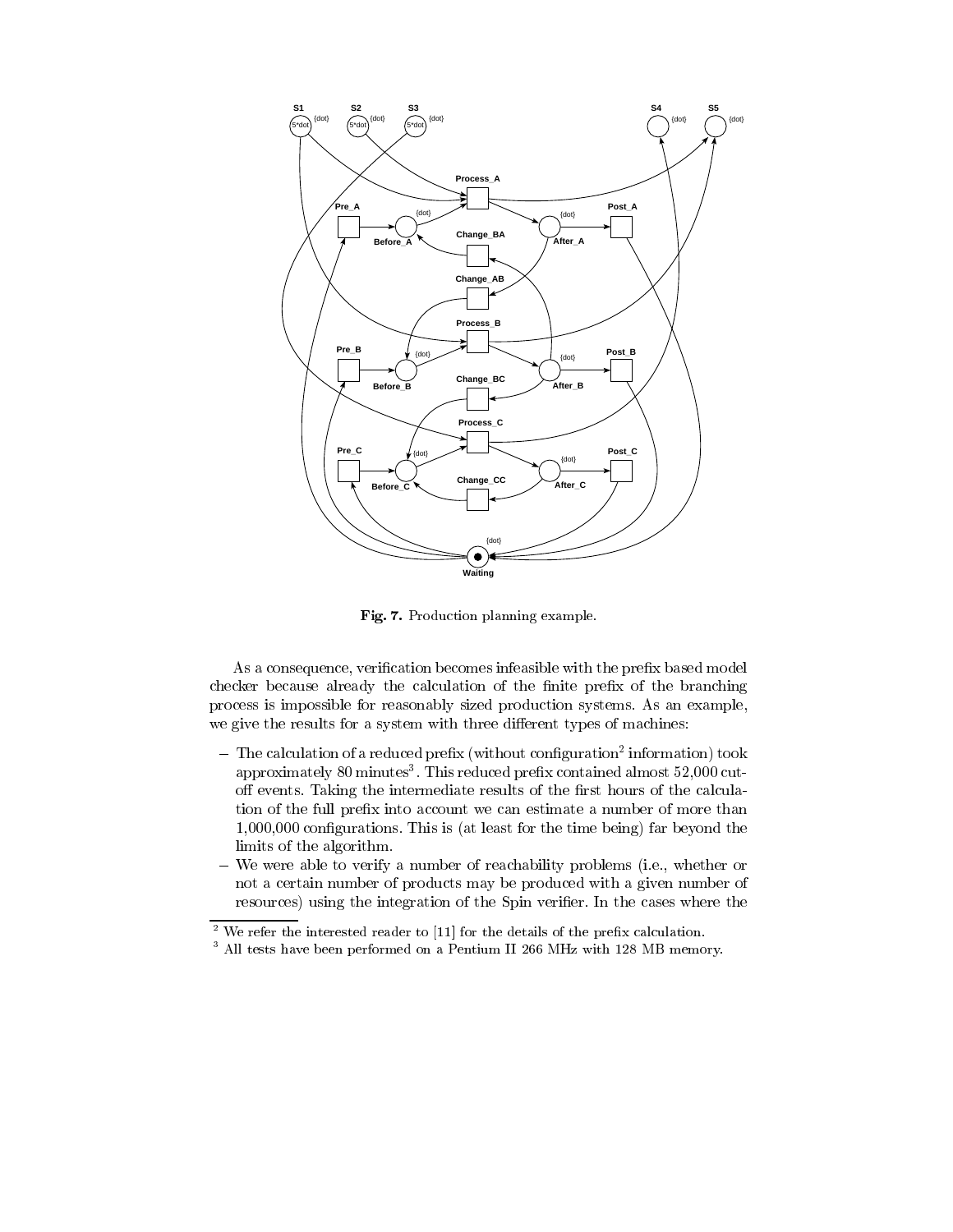

Fig. 8. Production planning example (alternative solution).

products were producable, the verication took between 4 and 10 seconds (including the generation of the verifier). Otherwise, the whole state spaces (up to 3,430,620 states) had to be exploited, which took up to 26 minutes.

#### 4.2 Communication protocol example (with SDL)

As a second example we use an SDL specification in order to show that:

- $-$  The integration of Spin in PEP also extends the field of applications which may be veried with Spin. This is particularly interesting because the early work on SDL verification [19] was not continued.
- $-$  The expressive power of LTL formulae which is provided by the Spin verifier is an interesting extension of the prefix based model checking approach.

We have chosen a simple ARQ (Automatic Repeat reQuest) communication protocol with alternating acknowledgement (which was taken from [13]). The top-level specication in Fig. 9 shows that the system comprises processes of two different types (up to two instances of the Client process and one instance of the Server process) which exchange signals with parameters 0 and 1 via two signal routes, a and d.



Fig. 9. The ARQ-System.

Without going too much into the details, we mention that each Client instance is responsible for the transmission of exactly one data package. Using the procedure SendPackage this package is send until the correct acknowledgement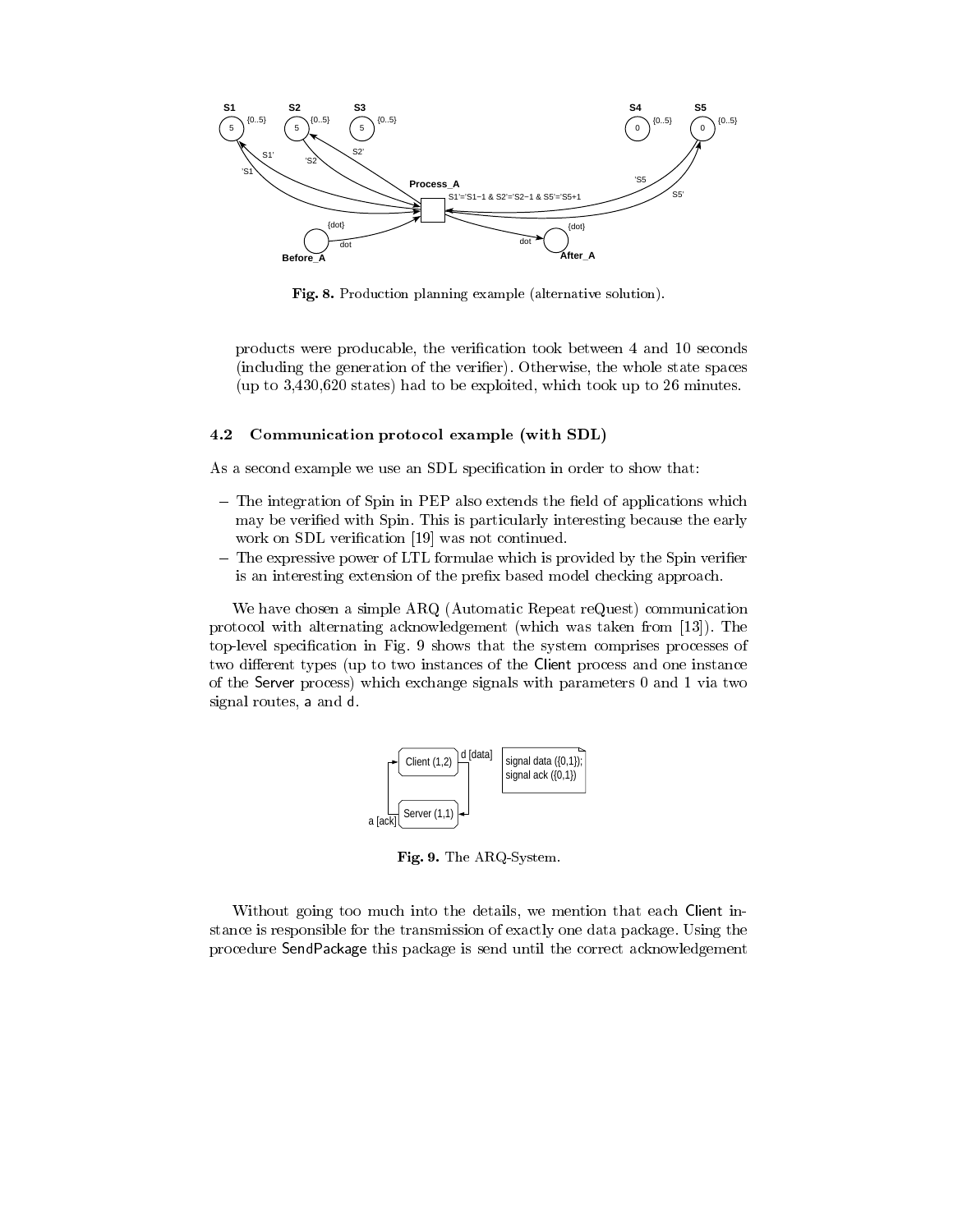

Fig. 10. The *Client* and the *Server* Process.

is received. Then, a new Client instance is created and the instance terminates itself.

From the verification point of view there are two interesting issues:

- 1. The specication contains a non-trivial deadlock which is related to the nonatomicity of the SDL state transition which first creates (or better tries to create) a new Client instance and then terminates without checking whether the process creation was successful. This deadlock may be found using the prefix based approach within  $0.1$  second (including the calculation of the prefix) and with the Spin verifier within approximately 0.1 second plus 9.3 seconds for the generation of the verifier.
- 2. The Server process non-deterministically returns either the correct or a wrong acknowledgement. This means that (without fairness assumptions) it is not ensured that a data package is *eventually* acknowledged correctly. Properties of this kind cannot be expressed in the logic which is supported by the prefix based model checker. Using the integrated Spin verifier we were able to detect this behaviour within approximately 6.9 seconds (including 6.7 seconds for the generation of the verifier). As mentioned above the integration offered the possibility to simulate the corresponding failure trace in the SDL editor.

#### 4.3 Alternating-bit example (with parallel programs)

As a last example we consider a modelling of the 'alternating-bit' protocol [1] in the parallel programming language  $B(\Gamma N)^{-}$ . We have chosen this example in order to illustrate potential impacts of scaling on the efficiency of the different verification approaches. Furthermore, we use it to prepare the discussion in section 6.

This protocol has been designed to ensure reliable transmission of messages even if the communication media looses or duplicates messages or acknowledgements. Fig. 11 shows that the  $B(PN)^2$  program comprises four named blocks, i.e. one for each process: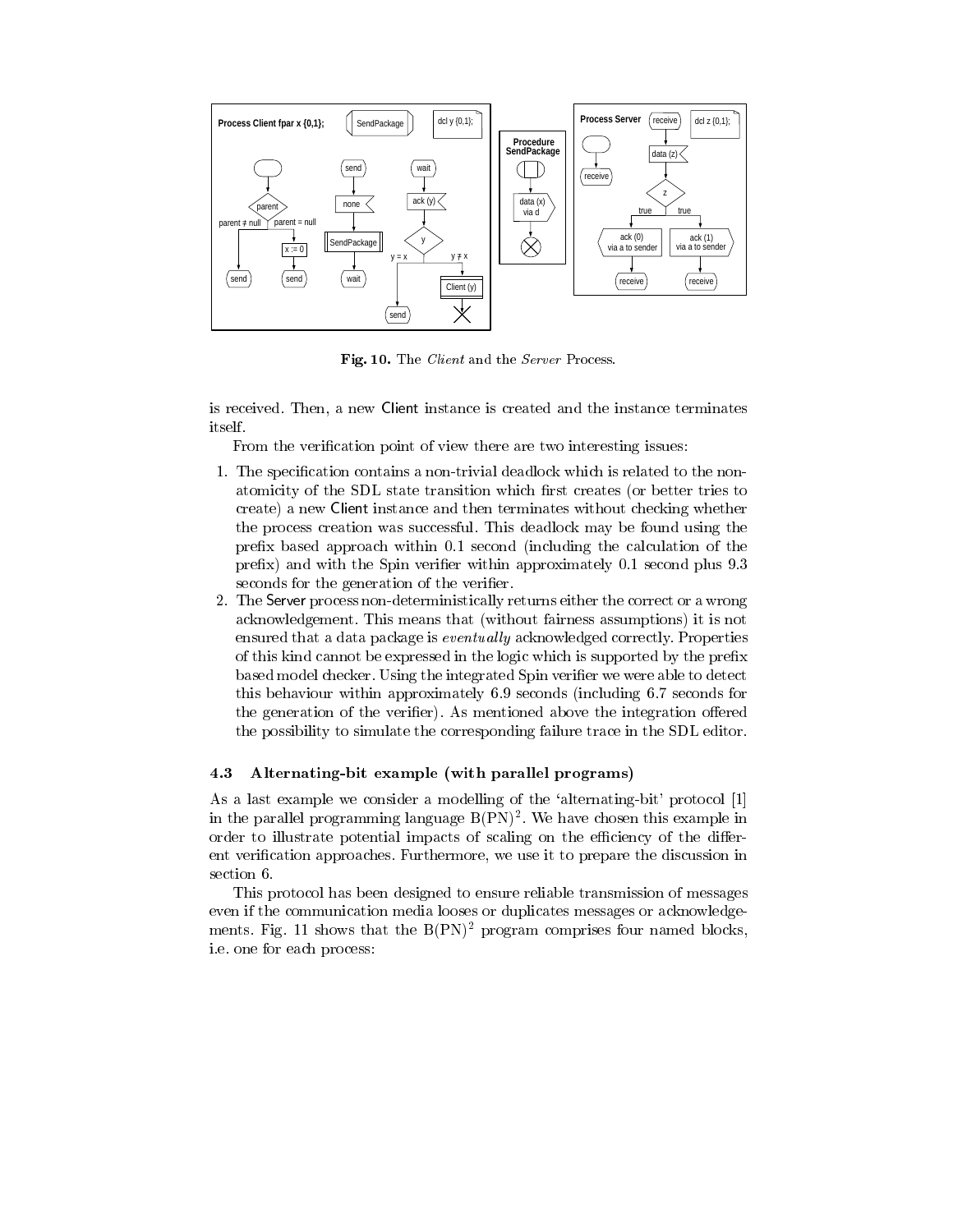```
begin
 const CAPACITY 3; var send trans, trans reply, ack reply, send ack: chan 0 of \{0..1\};
     begin Send
         do \langle send\_trans! = 1 \rangle; // action 1 Send message
                do \langle send \,ack \,ack = 0); repeat // action 2 Receive superfluous ack
                \mathsf{\Pi}\langle send\,trans! = 1 \rangle; repeat // action 3 Send message again
                \Box \langle send\_ack? = 1 \rangle; exit // action 4 Receive correct ack
                od; \langle send\_trans! = 0 \rangle; // action 5 Send message
                do \langle send\_ack? = 1 \rangle; repeat // action 6 Receive superfluous ack
                \Box\langle send\,trans! = 0 \rangle; repeat // action 7 Send message again
                \Box\langle send\_ack? = 0 \rangle; exit // action 8 Receive correct ack
                od; repeat
         odend Send
 \parallel begin Trans
     var trans: chan CAPACITY of \{0..1\};var helpt: \{0..1\} init 1;
         \langle send\,trans? = trans! \rangle; // action 9 Receive first message
         \langle helpt' = trans? \rangle;<br>
\langle helpt' = trans? \rangle; repeat \langle helpt' = trans? \rangle; repeat \langle helpt' = trans? \rangle; repeat \langle helpt' = trans? \rangledo \langle helpt' = trans? \rangle; repeat
         \Box (send trans? = trans!); repeat // action 12 Receive new message
         \Box\langle trans\_reply \rangle = helpt \rangle; repeat // action 13 (Re-)transmit message
         od
     end Trans \parallel begin Reply
         do \langle ack\_reply = 1 \rangle;do \langle trans\_reply? = 1 \rangle; repeat
                     \langle \textit{ack\_reply} \rangle = 1 \rangle; repeat
                \Box\Box\langle trans\_reply? = 0 \rangle; exit
                od; \langle \operatorname{ack} \operatorname{reply!} = 0 \rangle;
                do \langle trans\_reply?=0\rangle; repeat
                \Box \quad \langle \textit{ack\_reply} \rangle = 0 \rangle; repeat
                \Box \langle trans\_reply? = 1 \rangle; exit
                od; repeat
     end
                Reply
 \parallel begin Ack
     var ack: chan CAPACITY of \{0..1\};
     var helpa: \{0..1\} init 1;
         \langle ack\_reply? = ack! \rangle;
         \langle helpa' = ack? \rangle;
         do \langle helpa'=ack? \rangle; repeat
         \Box \langle ack\_reply? = ack! \rangle; repeat
         \Box\langle send\_ack! = helpa \rangle; repeat
        od
     end Ack
end
```
Fig. 11. Modelling the alternating bit protocol with  $B(\text{PN})^2$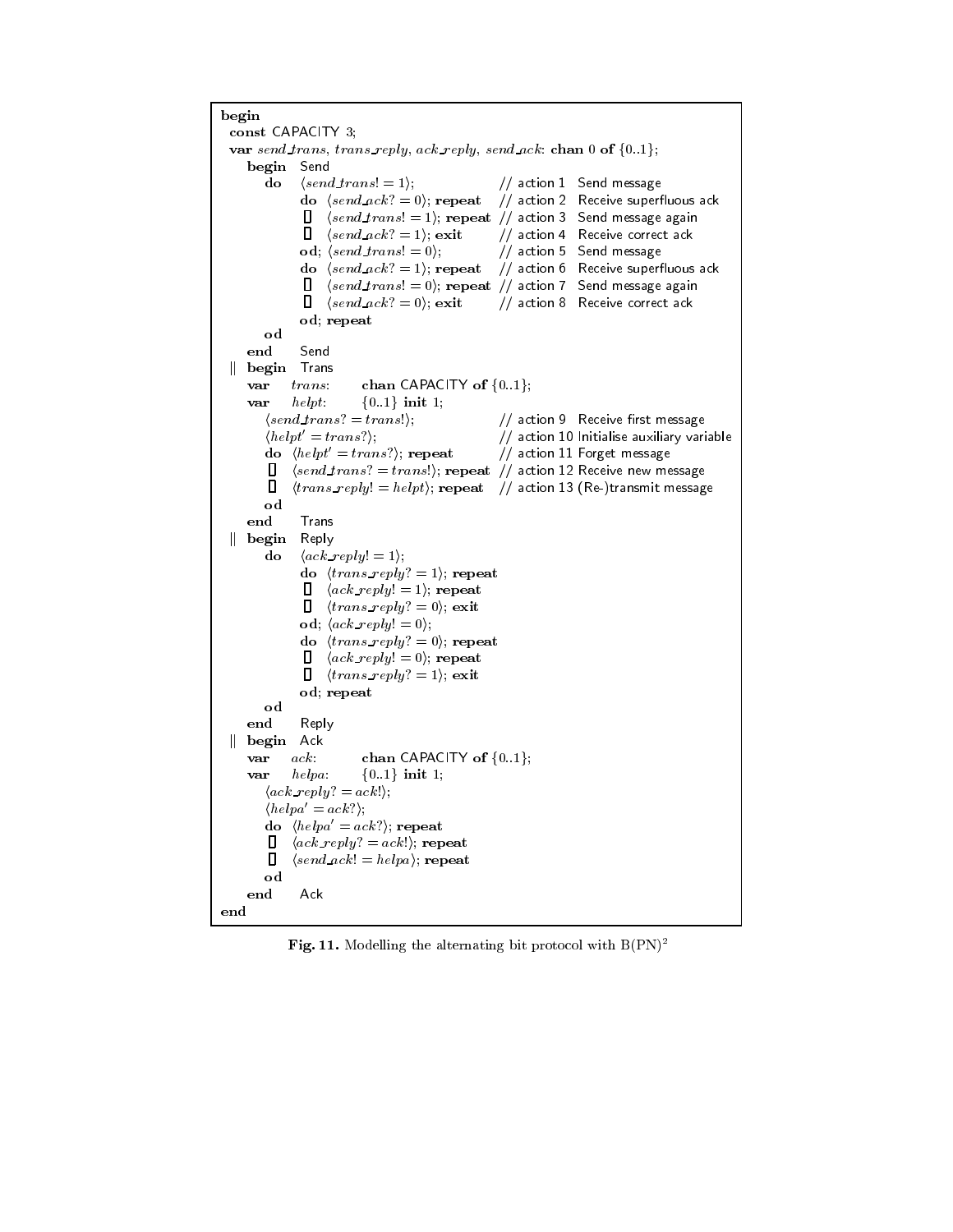- 1. Send tries to send an alternating sequence of `0' and `1' messages;
- 2. Reply acknowledges them with '0' and '1' acknowledgements, respectively;
- 3. Trans is the communication media from Send to Reply; and
- 4. Ack is the communication media from Reply to Send.

Instead of explaining the details of the algorithm (the comments in the program should be self-explanatory), we only mention some interesting features of the language  $D(\Gamma N)^{-1}$ :

- $=$   $B(FN)$  supports (nested) parallelism.
- ${\bf -}$  A general **do-od** construct combines usual loop and if-then-else features with non-determinism.
- { Channels (as well as stacks) with arbitrary capacity are provided (a full channel blocks).
- $-$  Variables can be accessed in three different ways  $-$  post primed (value after execution), preprimed (before) and unprimed (before equals after). The type of a variable is always respected.
- $-$  Atomic actions (within  $\langle \rangle$  brackets) may change an arbitrary number of variables at the same time. Moreover, multiway synchronisations and nondeterminism is supported. Each atomic action can also be seen as a condition.

We used prefix based algorithms (a special purpose deadlock-checker [22] and the model checker) as well as the Spin LTL verifier to check some properties of the alternating-bit protocol. Table 1 and Table 2 summarise the results. We briefly mention some interesting observations:

- Low-level Petri nets are not appropriate to model channels. As a consequence, more efforts should be taken to include special objects for channels into low-level nets and to handle them differently within the verification algorithms (cf. [7]).
- { Some liveness properties (whether it is always `possible' to reach a state, or whether a state is always 'eventually' reached) are only expressible in one of the supported logics.
- ${\rm -}$  In the given example, the state spaces as well as the complexity of the prefix tends to grow too quickly. Starting from a capacity of 8 (for the buffers trans and  $ack$ ), this has the consequences that, the construction of the prefix (and thus all model checking) becomes too complex, and Spin verifications which have to exploit the whole state space also become infeasible. (Note that the deadlock-freeness test for a capacity of  $7$  was not possible  $-$  even with memory reduction methods  $-$  using 256 MB of memory).
- Prefix based methods are superior for the detection of non-reachable states (in this case Spin needs as long as for the deadlock-freeness check), whereas the Spin on-the-fly verification performs dramatically better in cases where an error can be found early.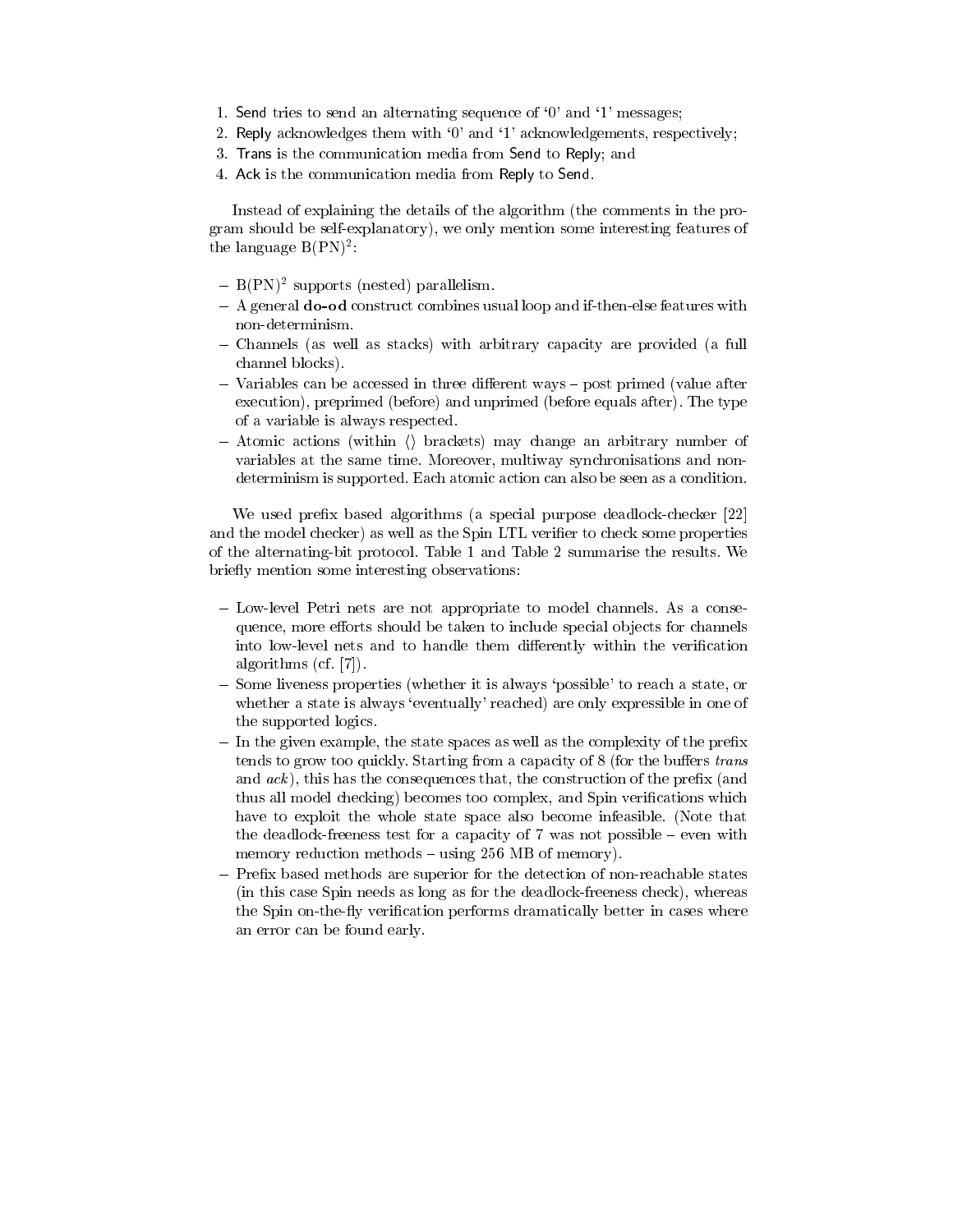| Capacity |       |             | Prefix |                      |              |         | Deadlock Reachability | 'possible' |
|----------|-------|-------------|--------|----------------------|--------------|---------|-----------------------|------------|
|          | С     | Е           |        | Cutoffs Configs Time |              |         |                       | Liveness   |
|          | 1308I | 471         | 186    | 1531                 | 0.1          | 2.3     | 0.1                   | 10.5       |
| 2        | 3326  | 1200        | 511    | 537                  | 1.0          | 58.2    | 0.1                   | 303.7      |
| 3        | 7223  | 2604        | 1159   | 1411                 | 6.4          | 639.4   | 0.4                   | 10923.0    |
| 4        | 13485 | 4851        | 2185   | 2886                 | 38.5         | 11146.0 | $1.0\,$               |            |
| 5        | 22995 | 8253        | 3734   | 5219                 | 193.4        |         | 2.4                   |            |
| 6        |       | 36682 13133 | 5954   | 8693                 | 883.1        |         | 5.8                   |            |
| 7        |       | 55609 19864 | 9012   |                      | 13600 3870.3 |         | 12.3                  |            |

Table 1. Alternating bit protocol: prefix based analysis

| Capacity | Deadlock      |                         |                    | Reachability | "eventually"    |
|----------|---------------|-------------------------|--------------------|--------------|-----------------|
|          | <b>States</b> | Depth                   | $\overline{T}$ ime |              | <b>Liveness</b> |
|          | 4978          | 2863                    | 3.7                | 3.5          | 3.6             |
| 2        | 12102         | 8573                    | 4.4                | 3.6          | 3.8             |
| 3        | 35914         | 39721                   | 6.0                | 3.9          | 4.0             |
| 4        | 126142        | 157861                  | 14.4               | 4.1          | 4.2             |
|          | 491826        | 756193                  | 42.4               | 4.3          | 4.4             |
| 6        | 2022500       | 3327829                 | 328.4              | 4.4          | 4.6             |
| ⇁        |               | 8518430 14723059 1200.0 |                    | 4.6          | 4.7             |

Table 2. Alternating bit protocol: Spin based analysis

# 5 Translating high-level Petri nets into PROMELA

So far, we have described how a relatively simple translation of low-level Petri nets into PROMELA allows the verication of input formalisms (which are supported by PEP) using the Spin verier. However, it is straightforward to look for translations of more high-level formalisms into PROMELA, in order to improve efficiency. This takes into account that each translation step introduces some overhead. It is natural to consider high-level Petri nets first, because parallel programs as well as SDL specications are translated via high-level Petri nets into low-level Petri nets.

Within PEP a special class of high-level Petri nets, M-nets (for modular multilabelled nets) [2], is used. We briefly summarise the most relevant characteristics:

- { Places have a type which may be a cross-product of sets which contain integers, booleans or the black token.
- Transitions are annotated with an occurrence condition.
- Arcs are inscribed with multisets of variables.

Fig. 12 shows a small net which may serve to give an intuition and to stress some of the features which impose problems for the translation into PROMELA: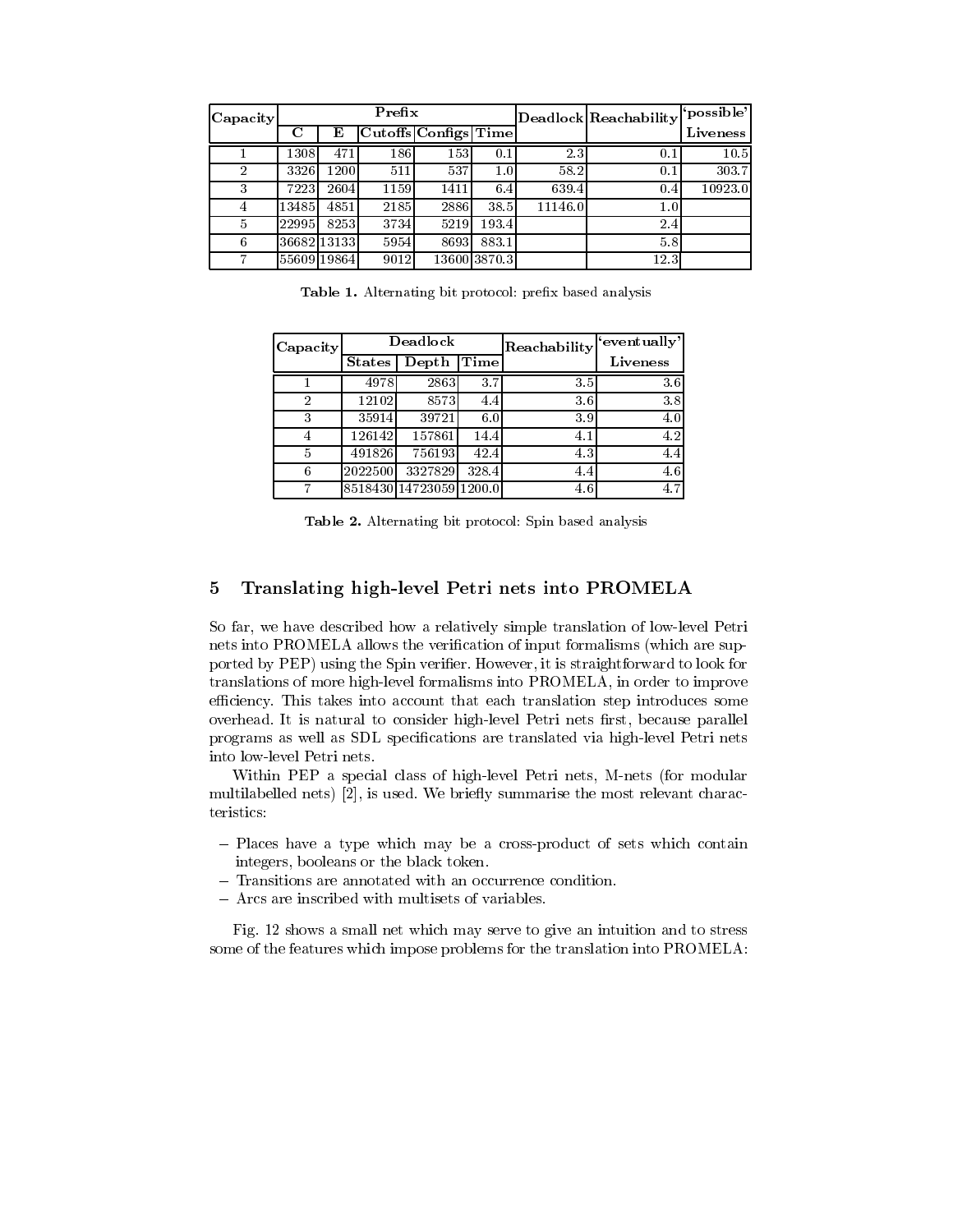- It is difficult to model the various types of places appropriately. Sets like  $\{dot,3,6\}$  and cross-products impose severe problems as far as, e.g, type checking is concerned.
- $-$  An occurrence condition may comprise almost arbitrary conditions. Nondeterminism is one of the major problems.
- Bindings for the variables, or even tuples, on arcs have to respect the type of output places and are restricted by the available tokens on input places.



Fig. 12. A small high-level net example.

In Fig. 13 we give a PROMELA pseudocode translation for a general highlevel Petri net. As for low-level Petri nets, there is (within a loop) one atomic sequence for each transition. This time the entrance is controlled by a single variable enabled transition.

A key problem is that all possible bindings (of all transitions) have to be checked, i.e. an almost general high-level Petri net simulator must be encoded in PROMELA.

For this purpose we introduce one variable *enabled\_binding<sub>i<sub>i</sub></sub>* for each binding of transition i. An inner loop tries all these bindings until either an enabling binding is found or all bindings have been tested without success. A binding is enabling, if the occurrence condition evaluates to true, the input places are marked sufficiently and the types of the output places are respected. If no enabling binding for the transition under consideration was found, the transition is marked as not enabled (in this step). Otherwise, the transition is fired and all transitions are marked as potentially enabled for the next step. Finally, all intermediate bindings are reset and all bindings are marked as potentially enabled for the next check.

In principle, it is possible to translate high-level Petri nets this way. However, some tests have shown that, on the one hand an implementation is tedious and on the other hand this general solution is not appropriate to improve efficiency.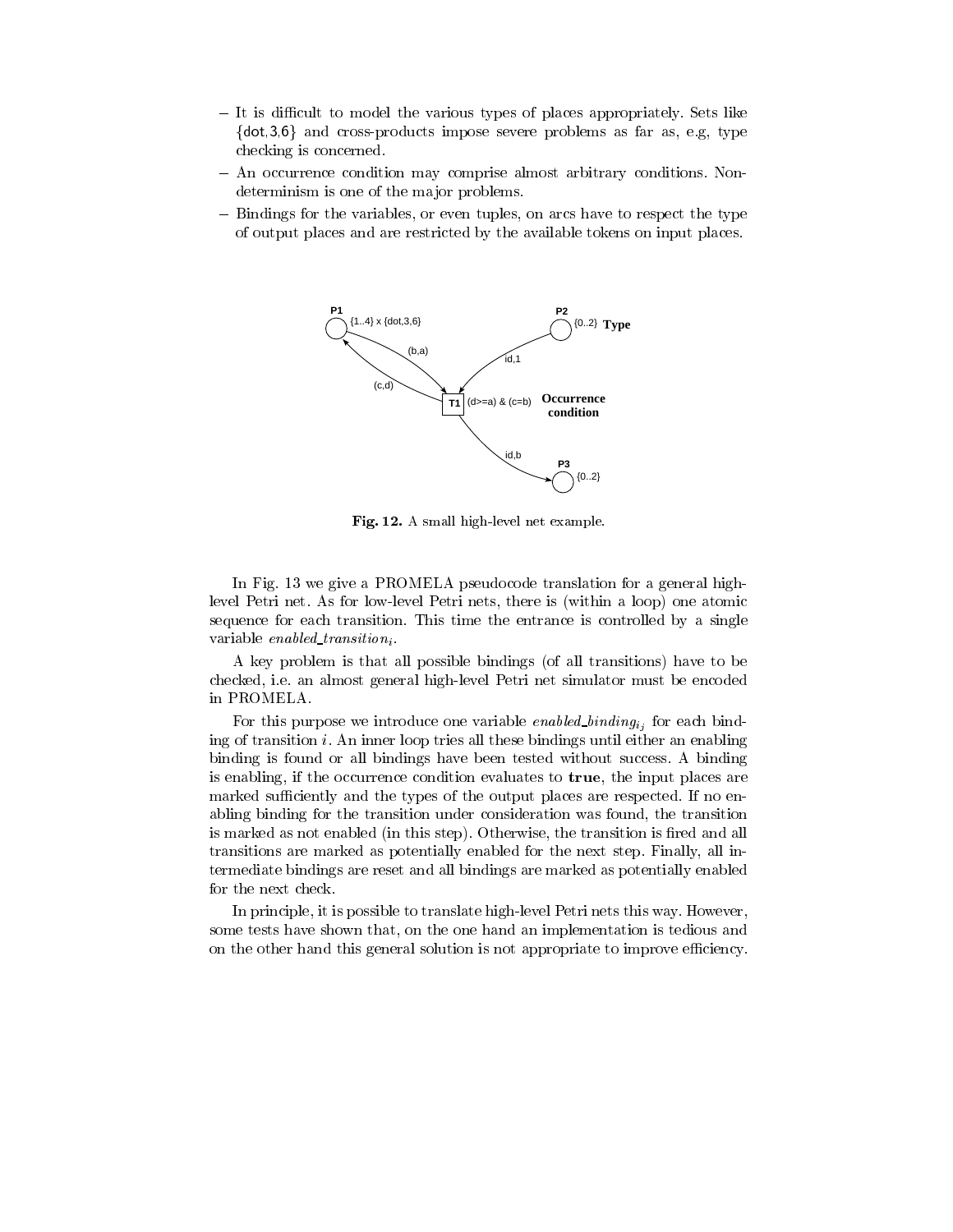```
proctype Net()
f
 Initialisation
 ...
 do
 :: atomic \{enabled\_transition_1->\;do
                        : :enabled\_binding_{1}-> Bind variables;
                                      enabled\_binding_{1_1} = 0::enabled\_binding_{1_p}-> Bind variables;
                                      enabeled\_binding_{1p} = 0od
                        unless f ( Occurrence condition true &&
                                       Check tokens on input places &&
                                       Respect types of output places) ||
                                      ( !( enabled_binding<sub>11</sub> || ... ||
                                          enabeled\_binding_{1_p} };
                        if
                         :::(enable d\_binding_{1_1} \quad || \quad ... \quad || \quad enabled\_binding_{1_p})\implies enabled_transition<sub>1</sub>=0
                         ::else<br>-> Fire transition;
                                      enabled_transition<sub>1</sub>= \dots =enabled_transition<sub>n</sub>=1
                        fi;
                        Reset all bindings;
                         enabled_binding<sub>11</sub> = ... = enabled_binding<sub>1p</sub> = 1;
             \}.
.
 :: atomic \{enabled\_transition_m\}::!(enable d_{\text{t}} transition_{1} || ... || enabled_transition<sub>n</sub>) -> goto dead
 od;
 dead: deadlock=1
\}
```
Fig. 13. PROMELA pseudocode for a general high-level Petri net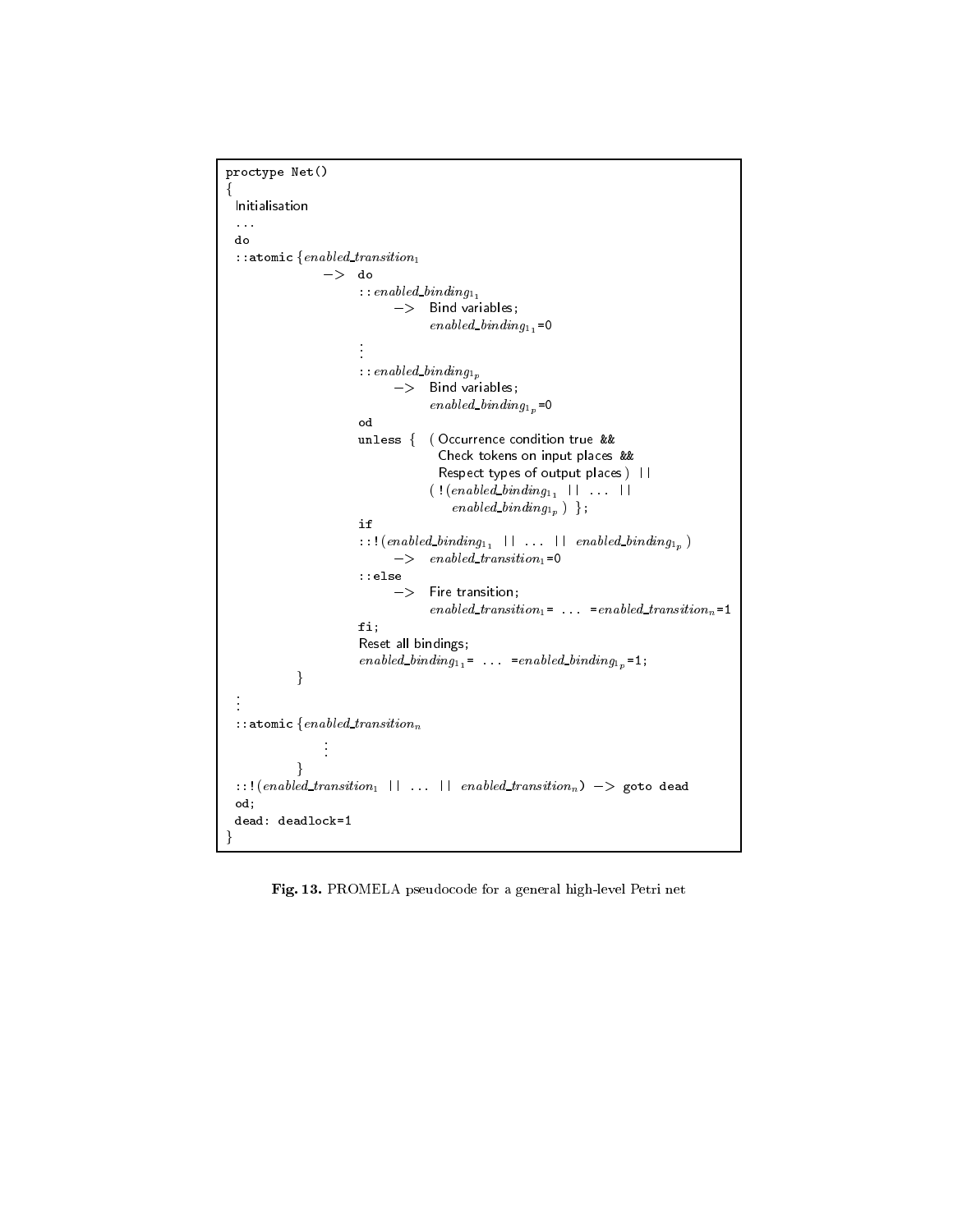# 6 Translating  $B(PN)^2$  programs into PROMELA

In the previous section we have seen that a translation of high-level Petri nets into PROMELA imposes a number of problems. In this section we will see that a compilation of  $B(PN)^2$  programs is even more difficult. Some of the main problems are related to the distinguishing features of B(PN)<sup>2</sup> (compared with PROMELA) which have already been summarised in subsection 4.3.

Let us first consider an atomic action  $\langle c1! = x' \rangle$ . This action is executable if there is a value in the type of the variable  $x$  which can be sent to the channel c1, il a translation into PROMELIA must contain a type check and it must cover to the sending of all possible values which respect both types (i.e., it must generate random values).

The situation becomes more complicated if channel inputs are engaged. In this case, the first value which is stored in the channel must, e.g., be compared with the type of a variable. This means, that a translation of  $B(PN)^2$  channels into PROMELA channels is at least complicated, because there is no test mechanism which does not removeavalue from the channel. Arrays may overcome this problem.

Synchronous communication via channels with capacity zero is another dif ficult issue. In B(PN)<sup>2</sup> an action  $\langle c\theta^2 = \alpha^2 \rangle$  may be the guard of an alternative. Such an action may synchronise with an arbitrary number of (different) send actions. Multiway synchronisation is possible as well. This means that a PROMELA program must check at run-time whether a synchronisation is possible. These checks imply that variables which are used within the corresponding actions are changed. In the case that such a check gives the result that the synchronisation was not possible, the original state must be recovered. This includes the values of variables as well as the positions in the control flow.

Moreover, the fact that the verication of the PROMELA code should yield correct model checking results, demands sophisticated introduction of progress labels and fairness assumptions in order to avoid infinite test sequences.

Probably the most severe problem is to give a solution which covers the possibility to change an arbitrary number of variables within one single action. We refer the reader to [24] where a detailed analysis of the problems is given, a restriction of the language  $B(FN)^2$  is proposed, and a PROMELA semantics for the restricted language is defined.

Finally, we mention that  $B(PN)^2$  offers a procedure concept which includes value, value-result and reference parameters and supports also recursion [12]. Covering this in full generality (and full compatibility) is a problem which is at least out of the scope of this paper.

# 7 Conclusion

This paper briefly described a transparent integration of Spin into PEP which is based on a translation from Petri nets into PROMELA. We used three examples to demonstrate the main benefits of this approach: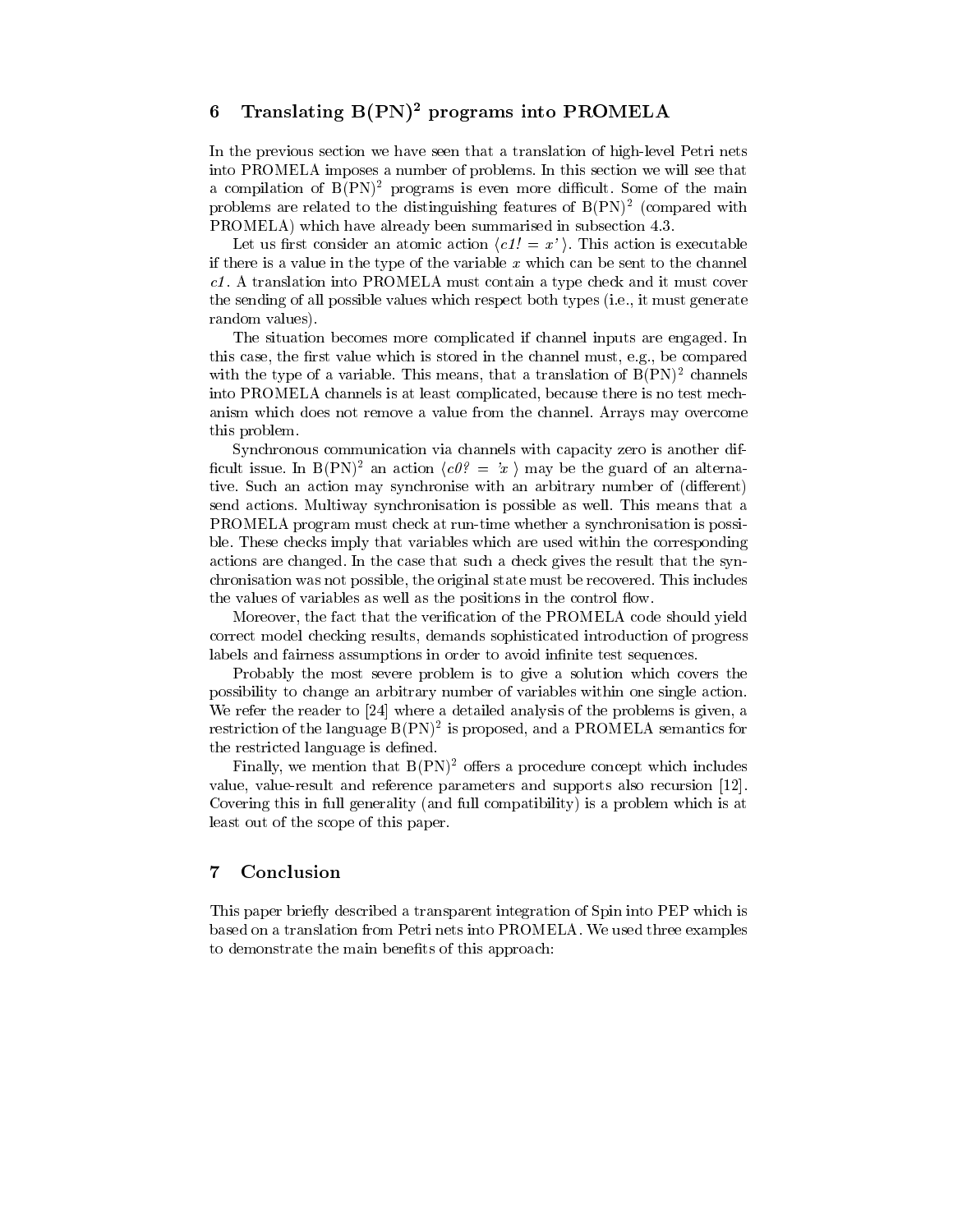- ${\rm -Spin}$  may now be applied to  ${\rm B}({\rm PN})^2$  programs, SDL specifications, parallel finite automata, process algebra terms, high-level and low-level Petri nets.
- PEP gained an LTL model checker.
- $-$  As no verification method is always superior, PEP can thus offer more efficient verication for a number of applications.

For a more detailed overview of the PEP system we refer the reader to the various papers which are available together with the tool at

http://theoretica.informatik.uni-oldenburg.de/ $\sim$ pep.

Acknowledgement: We would like to thank Michael Kater, Stephan Ptak and Stefan Schwoon for their contributions to the integration of Spin in PEP.

### References

- 1. K. Bartlett, R. Scantlebury, and W. Wilkinson. A Note on Reliable Full-duplex Transmission over Half-duplex links. Comunications of the ACM,  $12(5):260 - 261$ , 1969.
- 2. E. Best, H. Fleischhack, W. Fraczak, R. P. Hopkins, H. Klaudel, and E. Pelz. A Class of Composable High Level Petri Nets. In G. De Michelis and M. Diaz, editors, Proceedings of ATPN'95 (Application and Theory of Petri Nets), Torino, volume 935 of Lecture Notes in Computer Science, pages 103-118. Springer, June 1995.
- 3. Eike Best. Partial Order Verication with PEP. In G.J. Holzmann, D. Peled, and V. Pratt, editors, Proceedings of POMIV'96 (Partial Order Methods in Verification. Am. Math. Soc., 1996.
- 4. Eike Best, Raymond Devillers, and Jon G. Hall. The Box Calculus: a New Causal Algebra with Multi-Label Communication. In G Rozenberg, editor, Advances in Petri Nets 92, volume 609 of Lecture Notes in Computer Science, pages  $21 - 69$ . Springer-Verlag, 1992.
- 5. Eike Best and Bernd Grahlmann. PEP: Documentation and User Guide. Uni versitat Hildesheim., November 1995. Availabe together with the tool via: http://www.informatik.uni-hildesheim.de/ $\sim$ pep.
- 6. Eike Best and Richard Pinder Hopkins.  $B(PN)^2$  a Basic Petri Net Programming Notation. In A. Bode, M. Reeve, and G. Wolf, editors, Proceedings of PARLE '93, volume 694 of Lecture Notes in Computer Science, pages  $379 - 390$ . Springer-Verlag, 1993.
- 7. B. Boigelot and P. Godefroid. Symbolic Verication of Communication Protocols with Infinite State Spaces Using QDDs. In R. Alur and T. A. Henzinger, editors, Proceedings of CAV'96 (Computer Aided Verification), New Brunswick, volume 1102 of Lecture Notes in Computer Science, pages  $1 - 12$ . Springer-Verlag, 1996.
- 8. CCITT. Specification and Description Language, CCITT Z.100, Geneva. International Consultative Committee on Telegraphy and Telephony, 1992.
- 9. Edmund M. Clarke and E. Allen Emerson. Design and Synthesis of Synchronization Skeletons Using Branching Time Temporal Logic. In Logics of Programs, volume 131 of Lecture Notes in Computer Science, 1982.
- 10. Javier Esparza. Model Checking Using Net Unfoldings, pages 151-195. Number 23 in Science of Computer Programming. ELSEVIER, 1994.
- 11. Javier Esparza, Stefan Römer, and Walter Vogler. An Improvement of McMillan's Unfolding Algorithm. In Tiziana Margaria and Bernhard Steffen, editors,